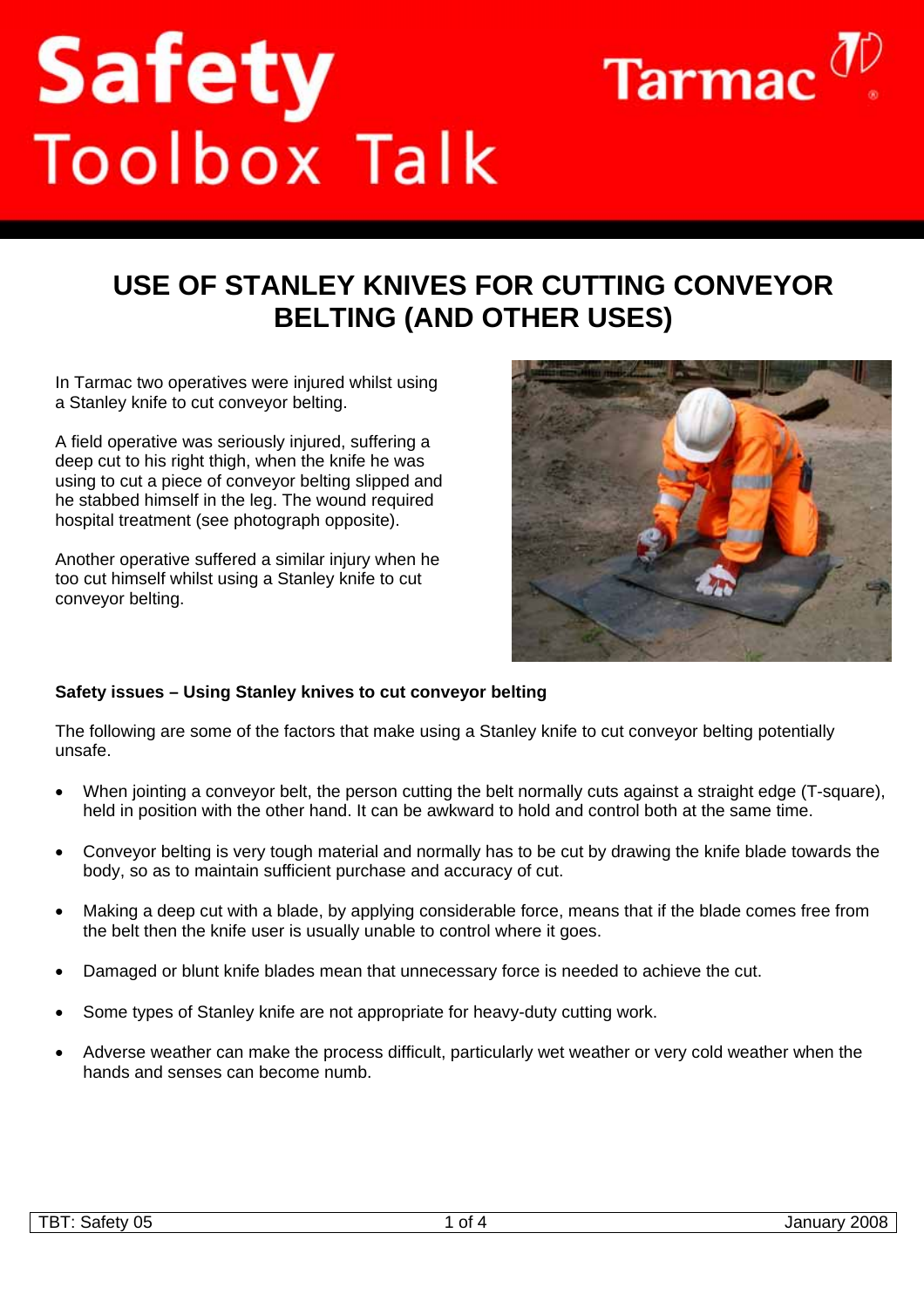# **Cutting conveyor belting safely**

The following measures will significantly reduce the likelihood of someone being hurt whilst cutting conveyor belting.

Wherever possible a mechanical belt-cutting tool should be used to cut conveyor belting. However, where it is not reasonably practicable to have such a tool available on site or where the tool cannot be used, for example when doing intricate cutting work, then the use of a Stanley knife may be necessary.

At sites where conveyor belt jointing is a routine task, eg at a sand quarry with a conveyor field system, a mechanical cutting tool should be available and used. The photograph opposite shows a mechanical belt-cutting tool for this purpose (the one shown is manufactured by Flexco and available from Canning Conveyor Ltd for about £500). It clamps around the conveyor belting and cuts through it, using a blade, which is drawn across the belt by turning a handle.



Where a knife has to be used to cut conveyor belting, always cut away from the body if possible.

Always cut through conveyor belting by making several light, controlled cuts with the knife, rather than trying to cut through it with one or two heavy cuts.

Use a hammer and belt punch to pierce holes in belting (for drapes, skirts etc). Do not try to gouge holes using a knife.

When cutting drapes for transfer-point chutes for example, prepare them in the workshop, where the belting can be clamped securely to a bench and worked on safely.

Whenever anyone is using a Stanley knife to cut conveyor belting they must always use appropriate PPE. Kevlar or other cut and puncture resistant gloves for hand and wrist protection must be worn.

Whenever a Stanley knife is likely to be drawn towards the body an additional risk assessment must be carried out to identify the need for extra PPE. This will probably include the need for a leather and Kevlar apron to be worn, which protects the abdomen and thigh area in particular from a stab injury.

Stanley knives which are used for cutting conveyor belt should be the 'dagger' handle non-retractable blade type, which is less likely to twist or close when being used.

Always make sure the knife blade is sharp and is not damaged. Always carry spare blades.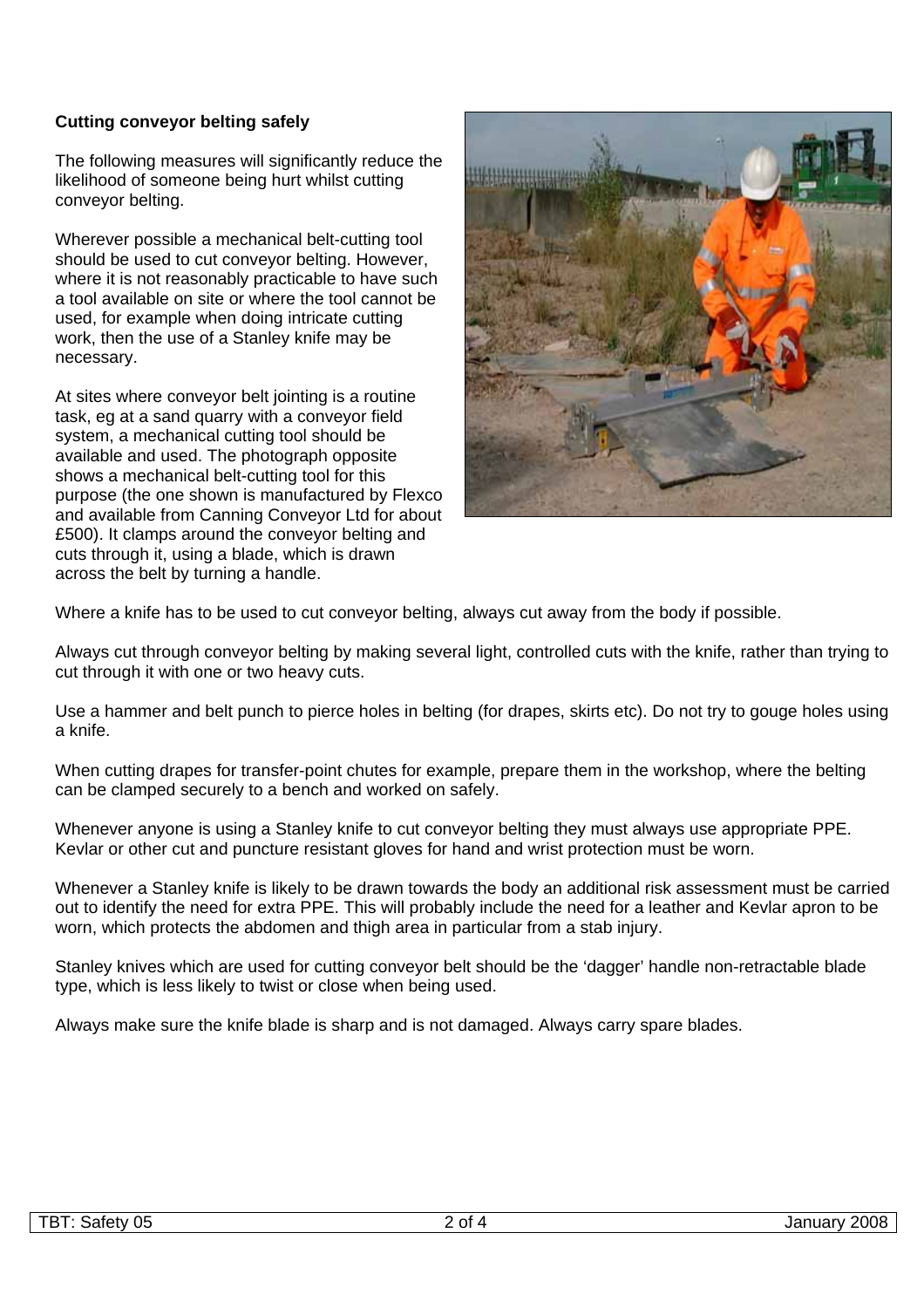## **Risk assessment and the use of Stanley knives**

Site Managers must make sure that all belt-cutting activities on their site have been adequately risk assessed and have appropriate safe systems of work in place so the task can be completed safely. This will include:

- availability of suitable tools
- restrictions on the use and type of Stanley knives
- appropriate PPE
- training
- authorisation

It should also be recognised that Stanley knives are not only used by belt fitters. Every year we have other accidents involving Stanley knives. One employee was injured recently when he cut himself with a Stanley knife blade that was loose in his toolbox. An apprentice electrician suffered a deep cut to his hand when he cut himself whilst using a Stanley knife to cut electrical cable insulation.

All sites should identify where Stanley knives are being used and who carries one. Whenever possible, alternative cutting tools should be used, ie a cable cutting tool for cutting cables. Only those persons who need a Stanley-type knife for their job should be authorised to carry one. The remainder should be confiscated.

|   |                                                               | A                                                                         | в                                           | C                                              |
|---|---------------------------------------------------------------|---------------------------------------------------------------------------|---------------------------------------------|------------------------------------------------|
|   | What factors make using a<br>knife potentially unsafe to use? | Considerable force is<br>needs to cut the belt                            | Blade is usually draw<br>away from the user | Incorrect knife used                           |
|   | A damaged or blunt blade                                      | The effort required to                                                    | Quickens the cutting                        | Decreases the chance of                        |
|   | affects what?                                                 | cut is increased                                                          | speed                                       | an incident                                    |
|   | How does adverse weather<br>affect the task?                  | Cold conditions can<br>affect the feeling and<br>sensitivity in the hands | Wet weather can cause<br>the knife to slip  | Cold weather makes the<br>rubber easier to cut |
|   | What can be used to make the                                  | Make it a two man                                                         | Try and cut through the                     | Use a mechanical belt-                         |
|   | task safer?                                                   | operation                                                                 | belt in one go                              | cutting tool, if practicable.                  |
| 5 | What else can make the task                                   | Cut away from the body                                                    | Always use the correct                      | Use standard issue                             |
|   | safer?                                                        | if possible                                                               | tool with a sharp blade                     | gloves                                         |

# **QUESTIONS – (there may be more than one correct answer)**